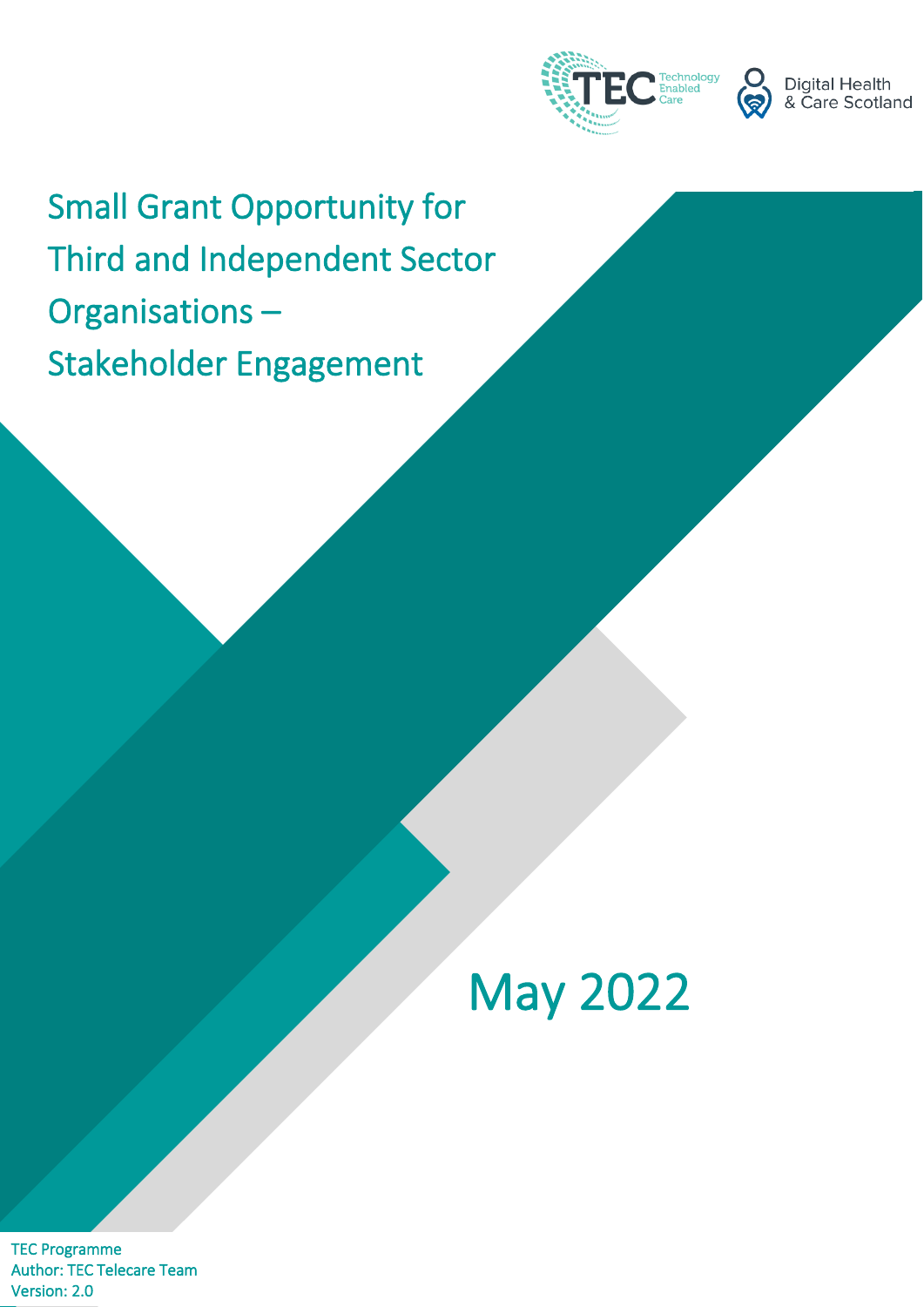## What is it for?

Scottish Government's Technology Enabled Care Programme is supporting Telecare Service Providers across the country to redesign their services, taking advantage of new technologies and service models now available

In order to support those Providers to understand the needs of all their stakeholders, particularly those less heard voices and groups who are unlikely to participate in engagement sessions with their Health and Social Care Partnership or Housing Provider directly due to issues including physical and mental health support needs, communication including, digital skills or confidence, we would like you to carry out a stakeholder engagement session on our behalf with your members and the people who use your services and let us know what they say. We would also like to invite some of those people who take part to contribute to a slightly longer-term co-design process.

We want to hear from citizens who either use the service at the moment, or who might want to use it in the future.

#### What is Telecare?

Telecare is a service which is provided, usually by Health and Social Care Partnerships or Housing Providers and helps people to live more independently at home and in their community. It is sometimes referred to as a Community Alarm Service. The basic service consists of a trigger device, worn around your neck or on your wrist with a button which you can press if you have a fall, feel anxious or need other assistance. The trigger communicates with a base unit in your home, which then uses your phone line to contact an Alarm Receiving Centre (ARC). The ARC may notify either a responder service, your nominated contact person or emergency services depending on the circumstances. There are also systems used in supported or sheltered accommodation which may contact an internal central support point and/or ARC.

Other devices can be added to this including smoke, heat and CO detectors, door contacts which alert to someone leaving their home at unusual times, activity sensors which help to see if someone is coping well at home. They sometimes also include devices like GPS to prevent people from going missing. Telecare services are also looking at options for introducing consumer devices like smartwatches, voice assistants and apps.

Usually, Telecare customers pay a weekly or monthly amount for the service depending on where they live.

#### Who can apply?

We would like to hear from third and independent sector organisations who work directly with people who may benefit from using a telecare service or who currently use one.

We specifically want to hear from people who might not usually consider telecare as an option, perhaps because it is felt to be difficult to access, or who don't feel that it offers them any benefit so that we can understand how to improve it.

## What funding is available?

We have 20 grants of £1,500 available.

What we would expect for this is that the person from your organisation who will carry out the engagement session will have experience of doing this type of work with your members and the people who use your services.

They will attend a briefing session where we will set out what we would like to learn and how we would like you to let us know of the session outputs.